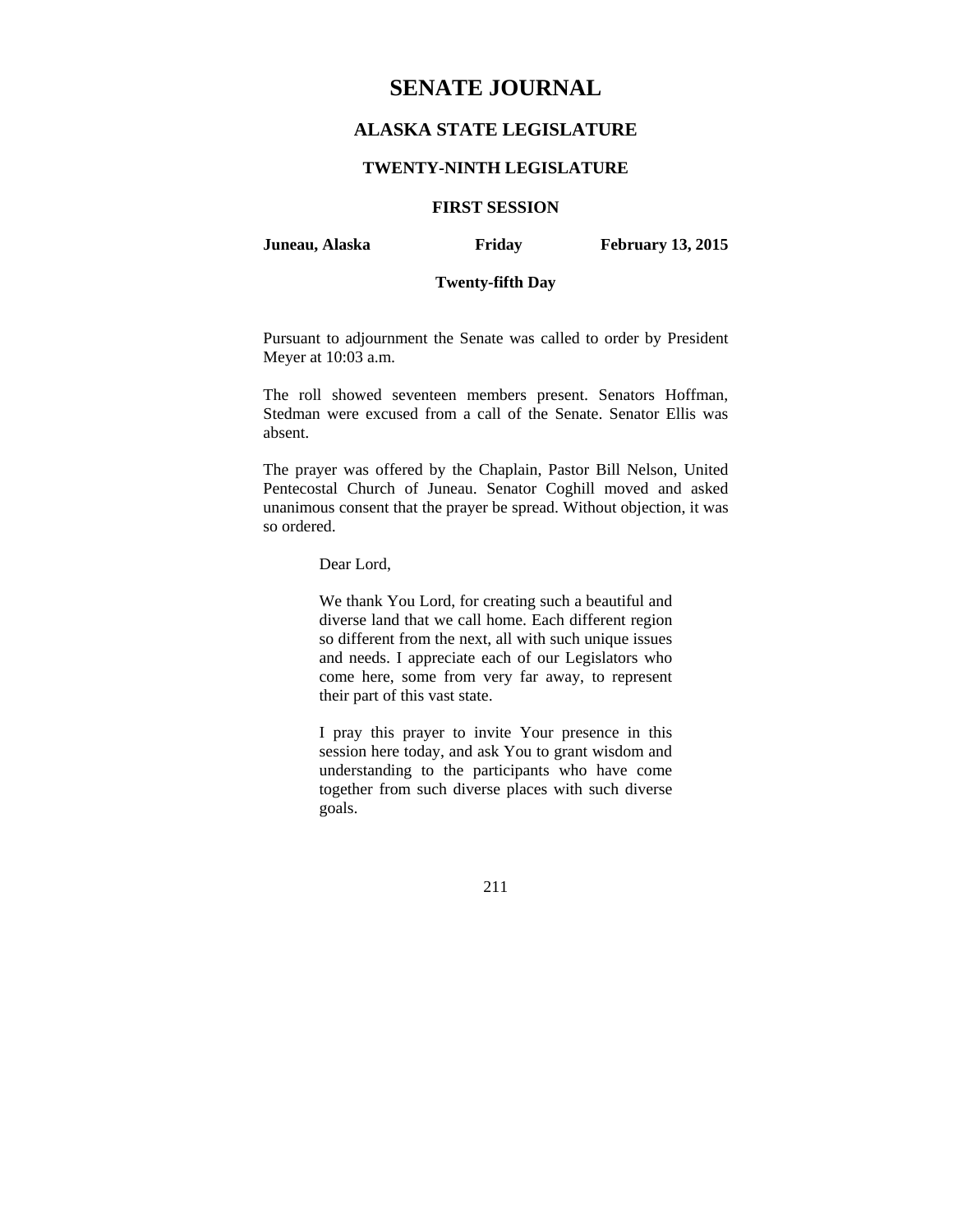We would also ask that You would instill in us a spirit of cooperation and that Your spirit of Love and Peace would abide here. We ask Your protection for the families and homes of those who have left home and family to be here. Bless their sacrifice with an assurance that You are looking after them.

For All of This, We Thank You Lord. Amen.

Senator Kelly led the Senate in the Pledge of Allegiance.

### **Certification**

Senator Coghill moved and asked unanimous consent that the journals for the twenty-third and twenty-fourth legislative days and House and Senate Joint Journal Supplement No. 4 be approved as certified by the Secretary. Without objection, it was so ordered.

### **Messages from the Governor**

Letter dated February 11 was read stating the following appointment has been withdrawn:

### **Alaska Public Offices Commission**

Mark Fish – Big Lake

Letter dated February 12 was read correcting the appointment and term expiration dates of the following positions submitted for legislative confirmation on February 3 (page 140):

### **State Commission for Human Rights**

| Lester Lunceford – Anchorage |              |               |  |  |  |  |
|------------------------------|--------------|---------------|--|--|--|--|
| 2/19/2003                    |              |               |  |  |  |  |
| 3/1/2005                     | Reappointed: | 3/1/2010      |  |  |  |  |
| 3/1/2015                     |              | 3/1/2020      |  |  |  |  |
|                              |              | Term Expires: |  |  |  |  |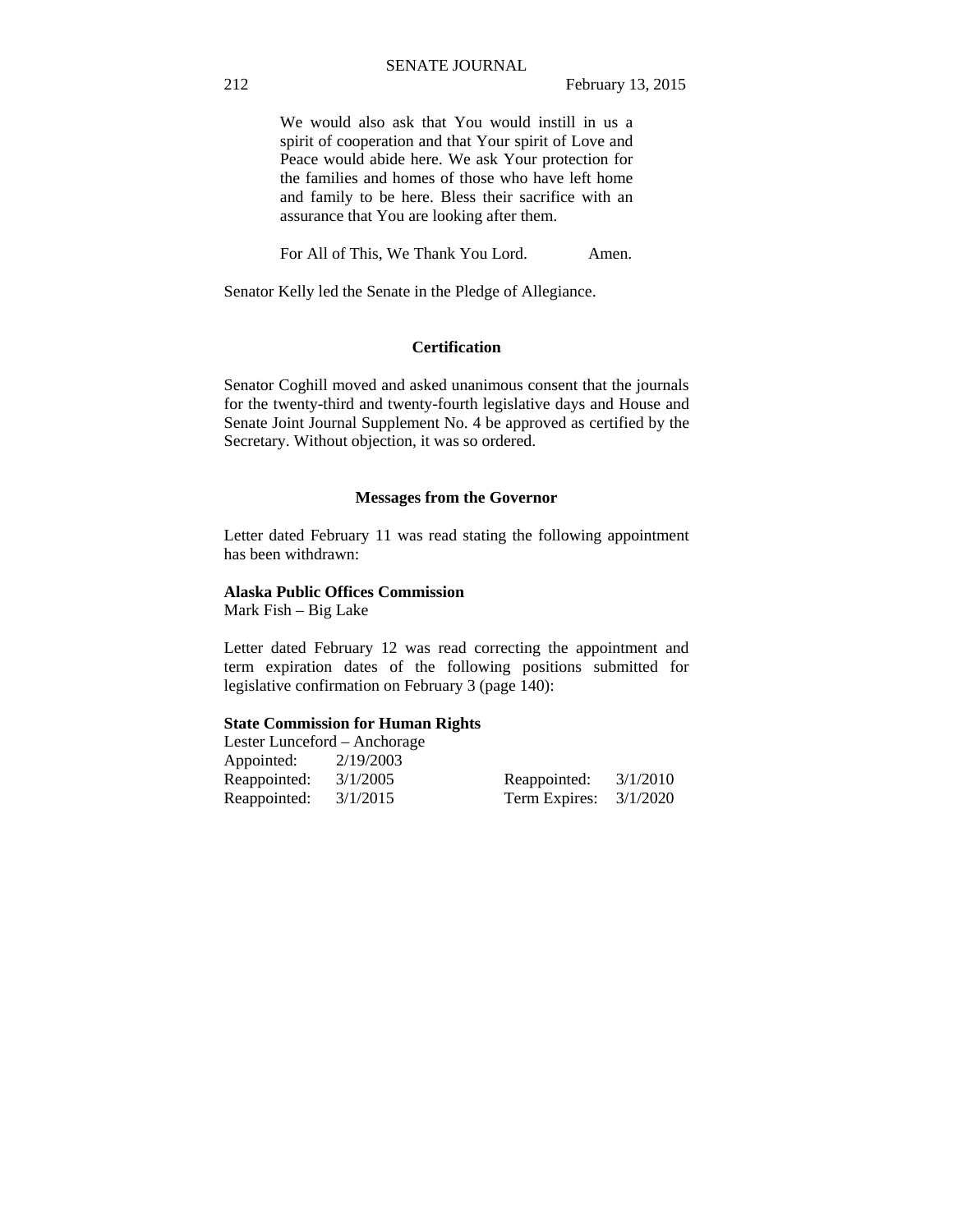| February 13, 2015                                                                                       |                                                 |                          | 213 |
|---------------------------------------------------------------------------------------------------------|-------------------------------------------------|--------------------------|-----|
| <b>Board of Marine Pilots</b><br>David Arzt - Anchorage<br>Appointed: 3/1/2011<br>Reappointed: 3/1/2015 |                                                 | Term Expires: 3/1/2019   |     |
|                                                                                                         | <b>Board of Marital and Family Therapy</b>      |                          |     |
| Leon T. Webber - Anchorage                                                                              |                                                 |                          |     |
| Appointed: $3/1/2011$                                                                                   |                                                 |                          |     |
| Reappointed: 3/1/2015                                                                                   |                                                 | Term Expires: $3/1/2019$ |     |
| <b>Board of Nursing</b>                                                                                 |                                                 |                          |     |
| Julie Gillette - Fairbanks                                                                              |                                                 |                          |     |
| Appointed: 3/1/2011                                                                                     |                                                 |                          |     |
| Reappointed: 3/1/2015                                                                                   |                                                 | Term Expires: $3/1/2019$ |     |
| <b>State Board of Parole</b>                                                                            |                                                 |                          |     |
| Richard Larson – Palmer                                                                                 |                                                 |                          |     |
| Appointed: 3/1/2010                                                                                     |                                                 |                          |     |
| Reappointed: 3/1/2015                                                                                   |                                                 | Term Expires: 3/1/2020   |     |
|                                                                                                         | <b>Alaska Police Standards Council</b>          |                          |     |
|                                                                                                         | Rebecca Hamon - King Salmon                     |                          |     |
| Appointed: 3/1/2011                                                                                     |                                                 |                          |     |
| Reappointed: 3/1/2015                                                                                   |                                                 | Term Expires: 3/1/2019   |     |
|                                                                                                         | <b>Workers' Compensation Appeals Commission</b> |                          |     |
| Andrew Hemenway - Juneau                                                                                |                                                 |                          |     |
| Appointed: 3/1/2015                                                                                     |                                                 | Term Expires: 3/1/2020   |     |

The letter further states the following appointments have been withdrawn:

**Alaska Mental Health Trust Authority Board of Trustees** 

Shirley Holloway – Anchorage

**Commission on Judicial Conduct** 

Jeffrey Landfield – Anchorage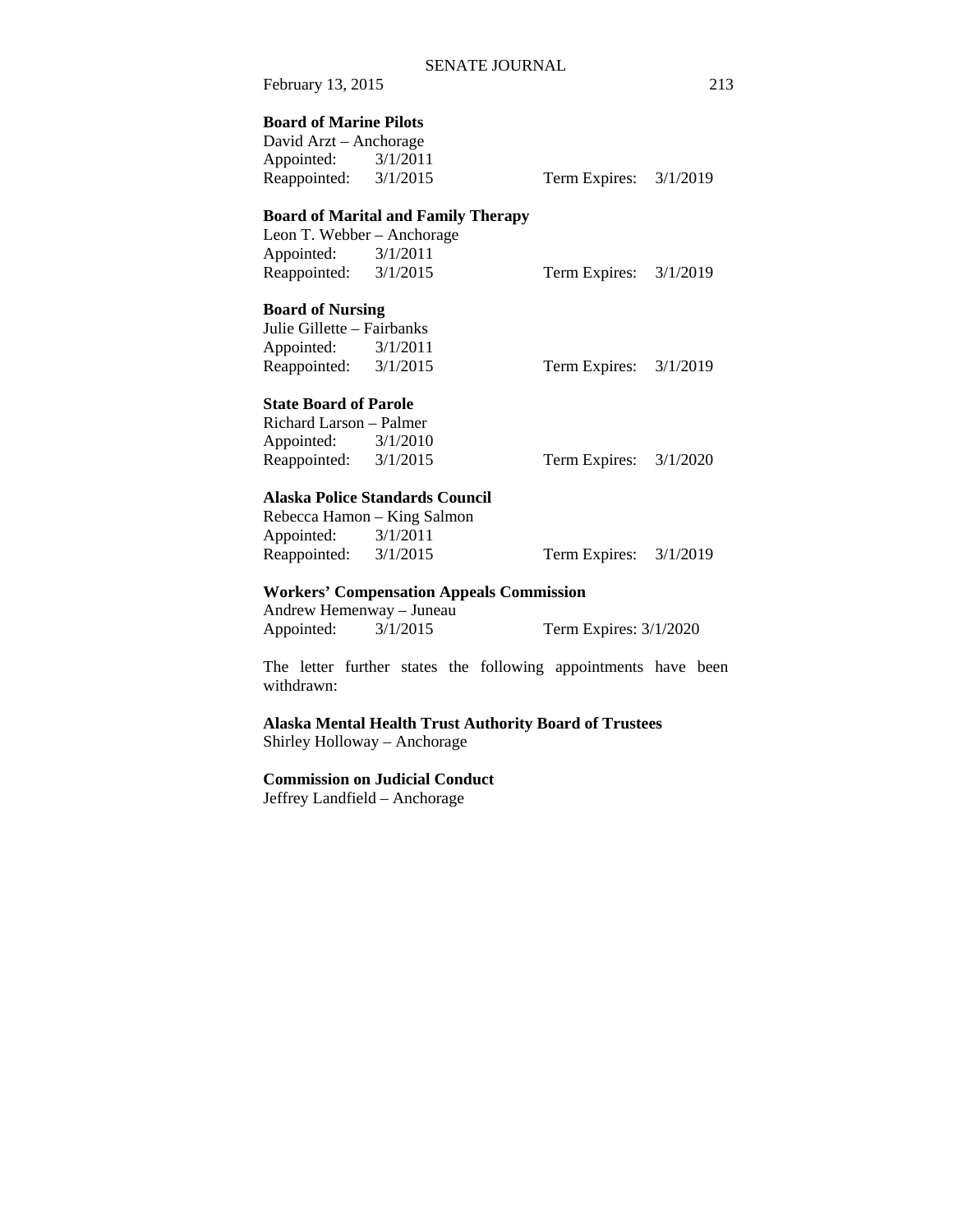### **Board of Examiners in Optometry**

Michael Connors – Homer

and the following appointments have been made to replace them:

### **Alaska Mental Health Trust Authority Board of Trustees**

|              | Mary Jane Michael – Anchorage |                          |          |
|--------------|-------------------------------|--------------------------|----------|
| Appointed:   | 10/19/2005                    | Reappointed:             | 3/1/2010 |
| Reappointed: | 3/1/2015                      | Term Expires: $3/1/2020$ |          |

The appointment was referred to the Health and Social Services and Finance Committees.

### **Commission on Judicial Conduct**

| George Boatright – Wasilla |          |                          |  |
|----------------------------|----------|--------------------------|--|
| Appointed:                 | 3/1/2015 | Term Expires: $3/1/2019$ |  |

The appointment was referred to the Judiciary Committee.

### **Board of Examiners in Optometry**

| Paul Barney – Anchorage |                          |  |
|-------------------------|--------------------------|--|
| Appointed: $3/1/2011$   |                          |  |
| Reappointed: $3/1/2015$ | Term Expires: $3/1/2019$ |  |

The appointment was referred to the Labor and Commerce and Health and Social Services Committees.

The resumes for these appointments have been submitted to the Offices of the Senate Secretary and the Chief Clerk.

### **Messages from the House**

Message dated February 11 was read stating the House passed and transmitted for consideration:

## **First Reading and Reference of House Bills**

**HB 4** 

HOUSE BILL NO. 4 BY REPRESENTATIVES WILSON, Millett, Claman, Tilton, Olson, entitled: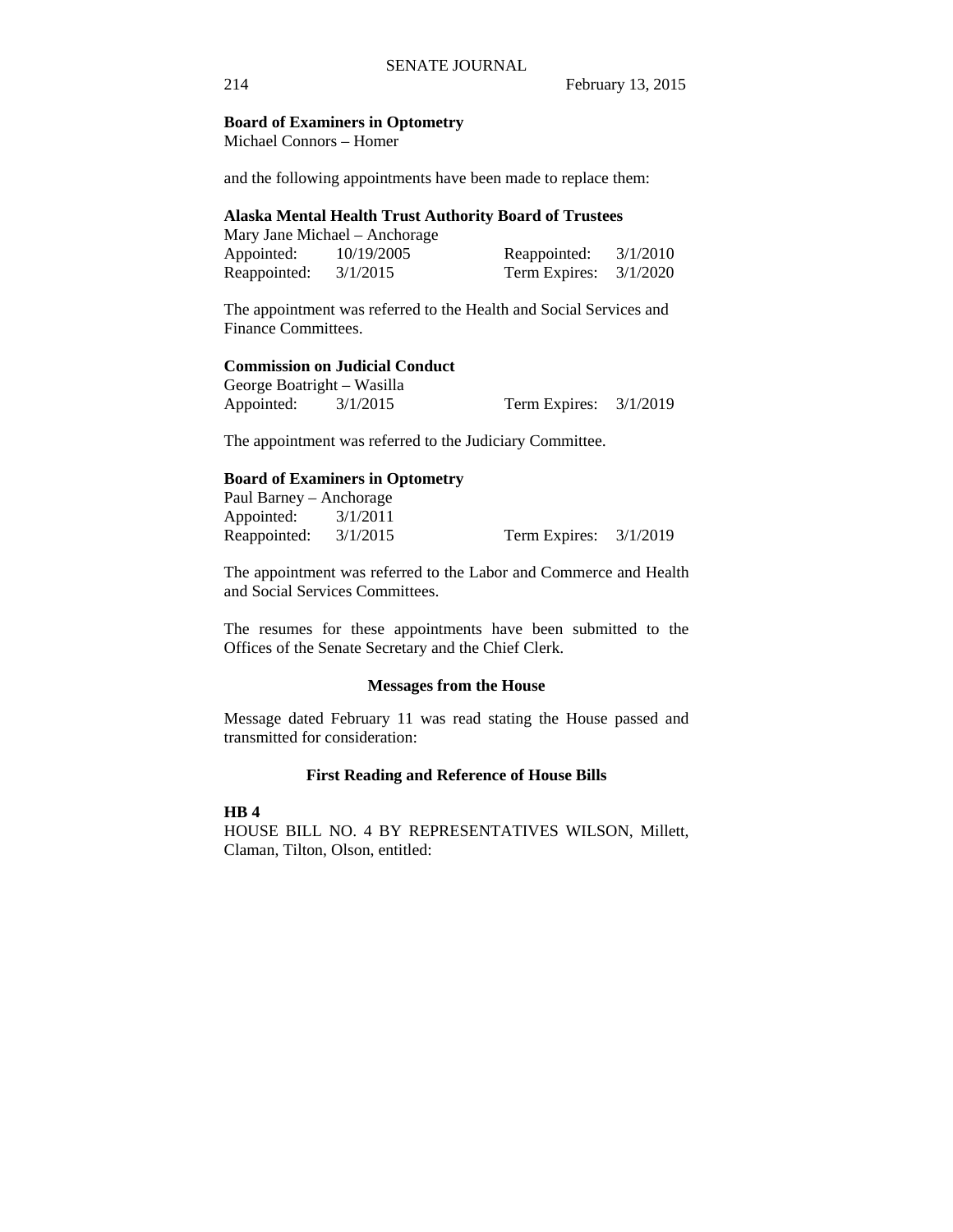February 13, 2015 215

"An Act relating to automated external defibrillators."

was read the first time and referred to the Health and Social Services and Judiciary Committees.

### **Communications**

The following reports are on file in the Office of the Secretary of the Senate:

2014 Annual Report from Diwakar Vadapalli, Chair Alaska Citizen Review Panel in accordance with AS 47.14.255(a)

2014 Office of Children's Services Response to the Citizen Review Panel (CRP) Annual Report from Christy Lawton, Director Office of Children's Services Department of Health and Social Services

Comprehensive Annual Financial Report Fiscal Year Ended June 30, 2014 from Sean Parnell, Governor in accordance with AS 37.05.210

### **Introduction and Reference of Senate Resolutions**

## **SJR 15** SENATE JOINT RESOLUTION NO. 15 BY SENATOR STOLTZE,

Making application to the United States Congress to call a convention of the states to propose a countermand amendment to the Constitution of the United States as provided under art. V, Constitution of the United States; and urging the legislatures of the other 49 states to make the same application.

was read the first time and referred to the State Affairs and Judiciary Committees.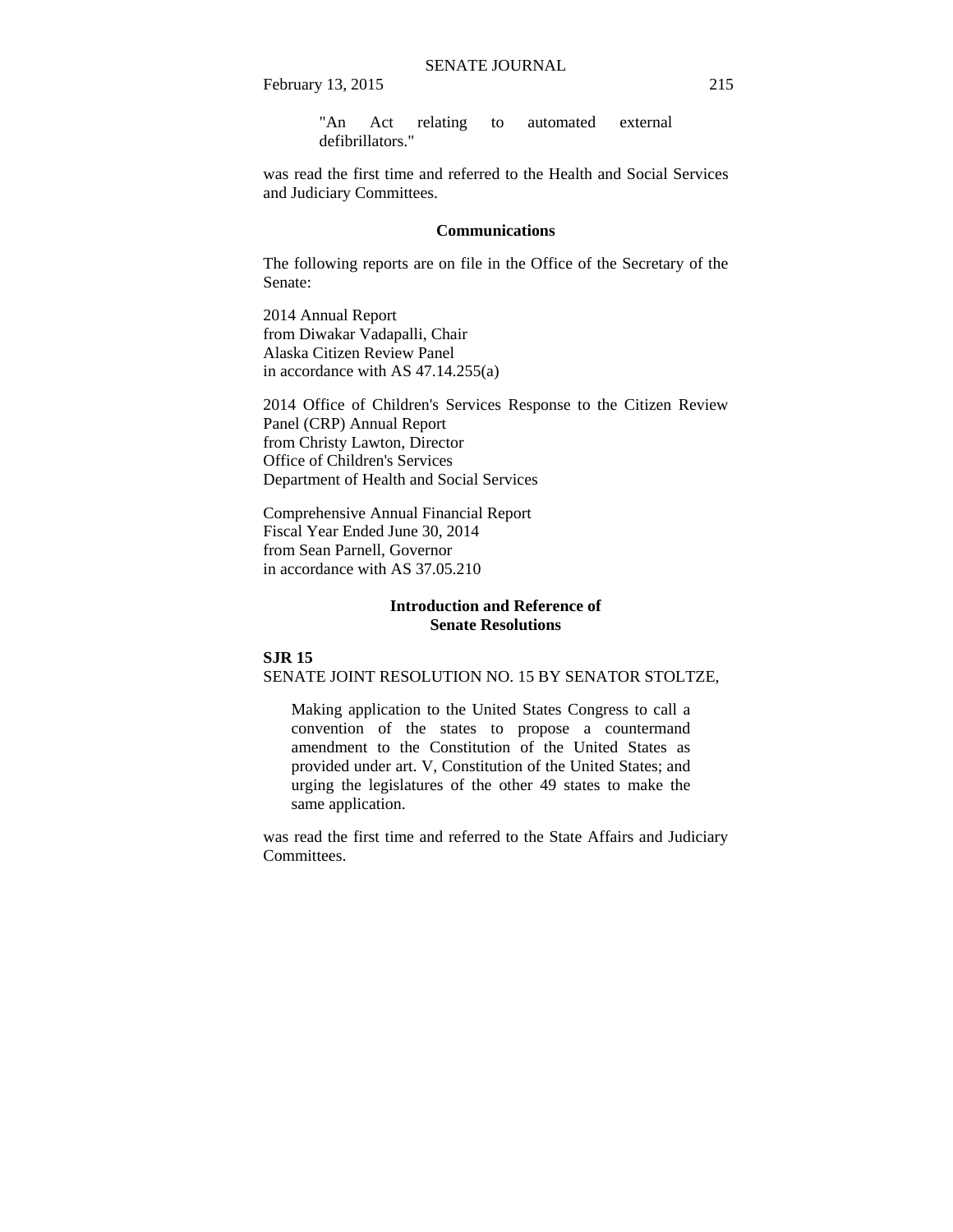### **SCR 4**

SENATE CONCURRENT RESOLUTION NO. 4 BY SENATOR STOLTZE,

> Relating to the duties of delegates selected by the legislature to attend a convention of the states called under art. V, Constitution of the United States, to consider a countermand amendment to the Constitution of the United States; establishing as a joint committee of the legislature the Delegate Credential Committee and relating to the duties of the committee; providing for an oath for delegates and alternates to a countermand amendment convention; providing for a chair and assistant chair of the state's countermand amendment delegation; providing for the duties of the chair and assistant chair; providing instructions for the selection of a convention president; and providing specific language for the countermand amendment on which the state's convention delegates are authorized by the legislature to vote to approve.

was read the first time and referred to the State Affairs, Judiciary and Finance Committees.

### **Introduction and Reference of Senate Bills**

#### **SB 52**

SENATE BILL NO. 52 BY THE SENATE RULES COMMITTEE BY REQUEST OF THE GOVERNOR, entitled:

> "An Act relating to the duties and powers of the attorney general with respect to certain settlements directly related to oil and gas leases; providing exceptions for certain tax and regulatory matters; and providing for an effective date."

was read the first time and referred to the Resources and Judiciary Committees.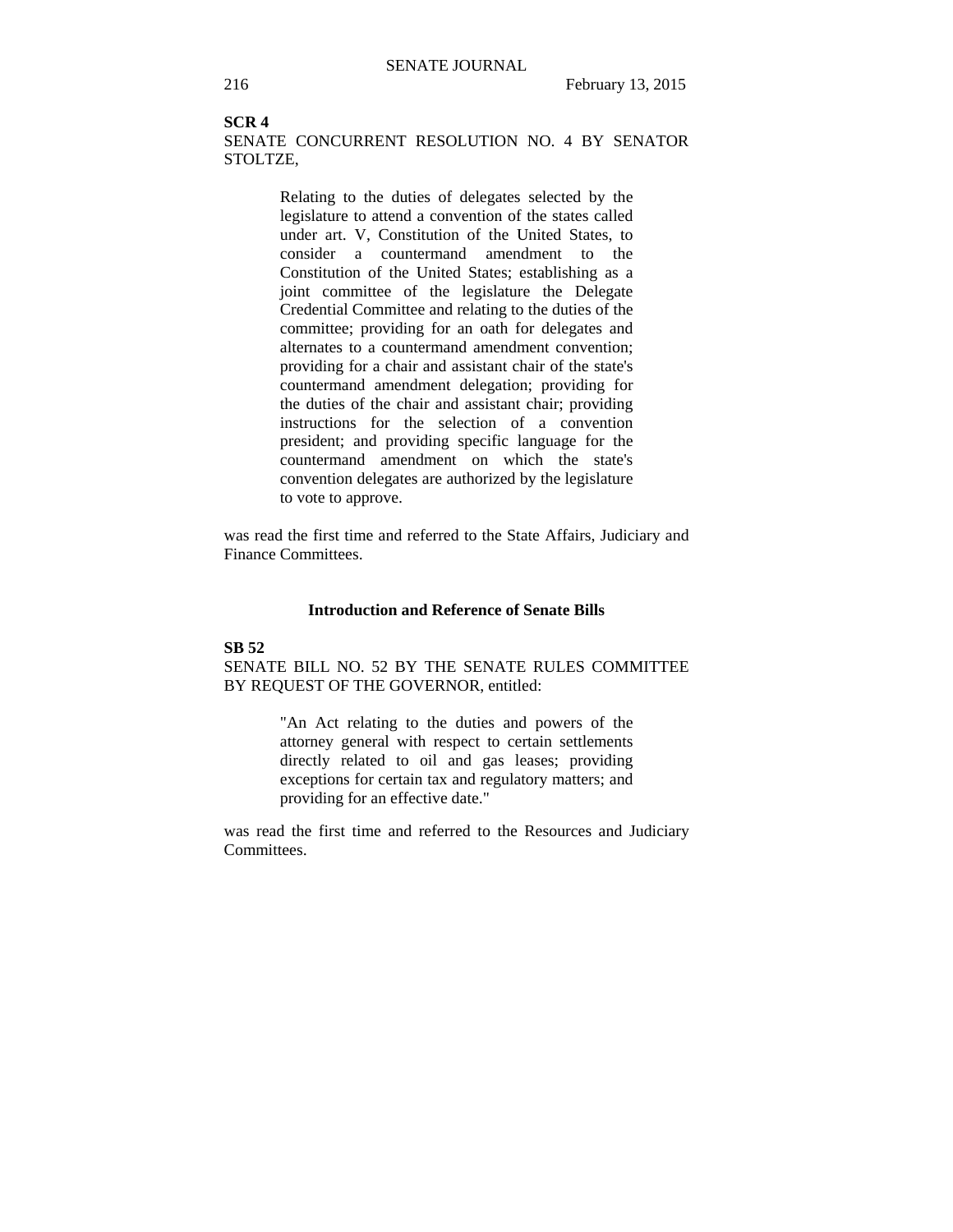February 13, 2015 217

The following fiscal information was published today: Fiscal Note No. 1, zero, Department of Natural Resources

Governor's transmittal letter dated February 12:

Dear President Meyer:

Under the authority of Article III, Section 18 of the Alaska Constitution, I am transmitting a bill relating to the powers and duties of the Attorney General to approve settlements related to matters involving disputes over oil and gas resources.

The bill would protect the public interest by requiring that, before approving a settlement on a matter related to the settlement of an action directly related to oil and gas lease matters under AS 38.05.005 - 38.05.990 (Alaska Land Act), the Attorney General must determine that the proposed settlement is limited to issues necessary to settle the action, does not settle unrelated matters, and does not alter constitutional, statutory, or regulatory procedures required by law.

This would not apply to settlements of oil and gas pipeline tariff matters, tax matters, or matters where the Department of Law performs the function of public advocate for regulatory affairs in matters before the Regulatory Commission of Alaska.

My proposal would safeguard the public's interest in the development of our oil and gas resources and assure that our State's tremendous resources are developed fairly and without harmful compromise.

I urge your prompt and favorable action on this measure.

Sincerely,  $\sqrt{s}$ Bill Walker Governor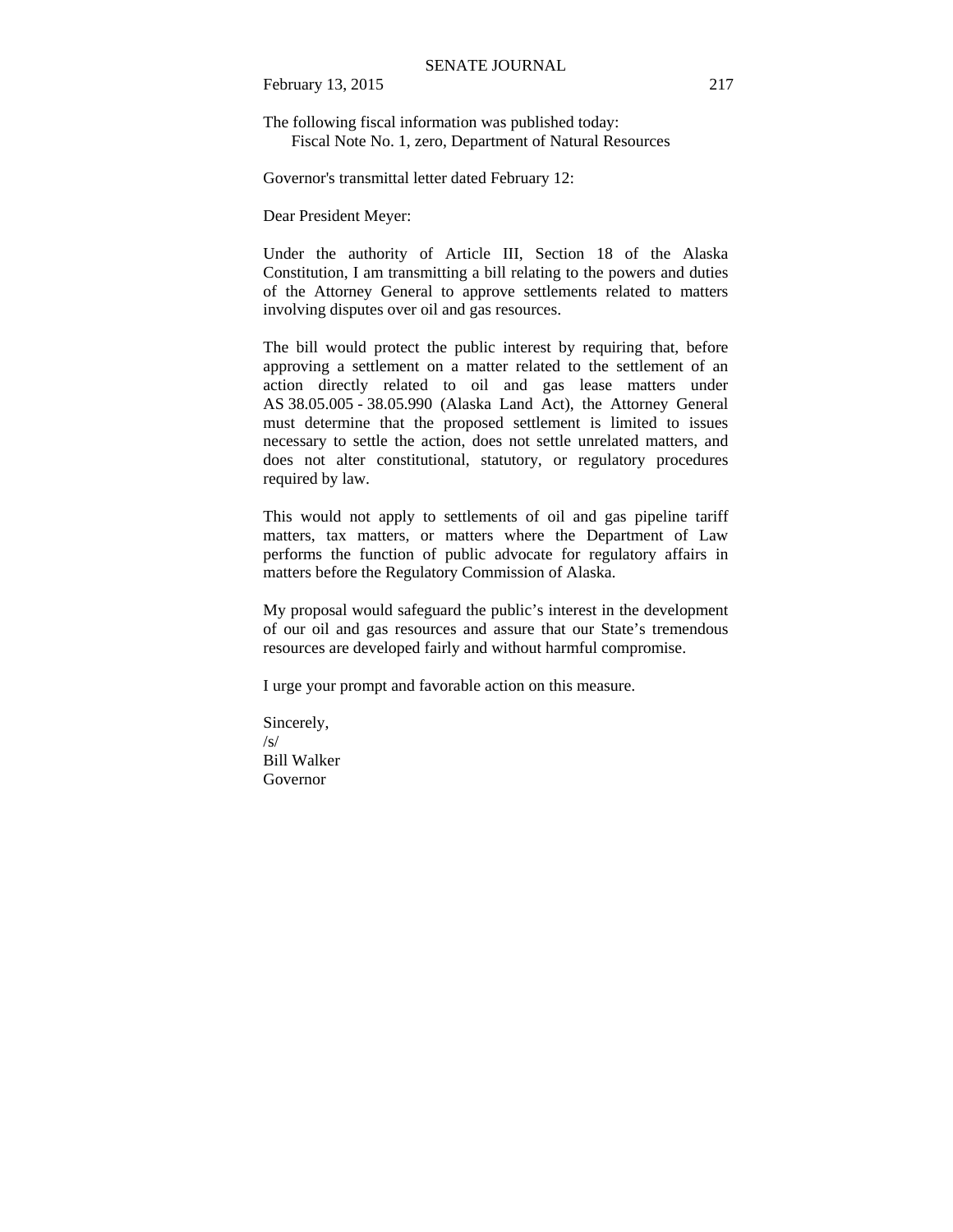### **Consideration of the Calendar**

#### **Citations**

Commemorating - Elizabeth Peratrovich Day February 16, 2015 Representative(s) Munoz, Kito Senator(s) Egan, Meyer, Bishop, Coghill, Costello, Dunleavy, Ellis, Gardner, Giessel, Hoffman, Huggins, Kelly, MacKinnon, McGuire, Micciche, Olson, Stedman, Stevens, Stoltze, Wielechowski

Commemorating - Black History Month 2015 Representative(s) Tarr Senator(s) Ellis, Meyer, Bishop, Coghill, Costello, Dunleavy, Egan, Gardner, Giessel, Hoffman, Huggins, Kelly, MacKinnon, McGuire, Micciche, Olson, Stedman, Stevens, Stoltze, Wielechowski

Honoring - Christine Cunningham 2014 Prois Award Recipient Representative(s) Olson Senator(s) Micciche, Meyer, Bishop, Coghill, Costello, Dunleavy, Egan, Ellis, Gardner, Giessel, Hoffman, Huggins, Kelly, MacKinnon, McGuire, Olson, Stedman, Stevens, Stoltze, Wielechowski

Honoring - Alaska Native Sisterhood 100 Year Celebration Representative(s) Munoz, Kito Senator(s) Egan, Meyer, Bishop, Coghill, Costello, Dunleavy, Ellis, Gardner, Giessel, Hoffman, Huggins, Kelly, MacKinnon, McGuire, Micciche, Olson, Stedman, Stevens, Stoltze, Wielechowski

In Memoriam - Lenora Fern Moore Representative(s) Ortiz Senator(s) Stedman, Meyer, Bishop, Coghill, Costello, Dunleavy, Egan, Ellis, Gardner, Giessel, Hoffman, Huggins, Kelly, MacKinnon, McGuire, Micciche, Olson, Stevens, Wielechowski

In Memoriam - Lars Spurkland Representative(s) Claman Senator(s) Gardner, Meyer, Bishop, Coghill, Costello, Dunleavy, Egan, Ellis, Giessel, Hoffman, Huggins, Kelly, MacKinnon, McGuire, Micciche, Olson, Stedman, Stevens, Stoltze, Wielechowski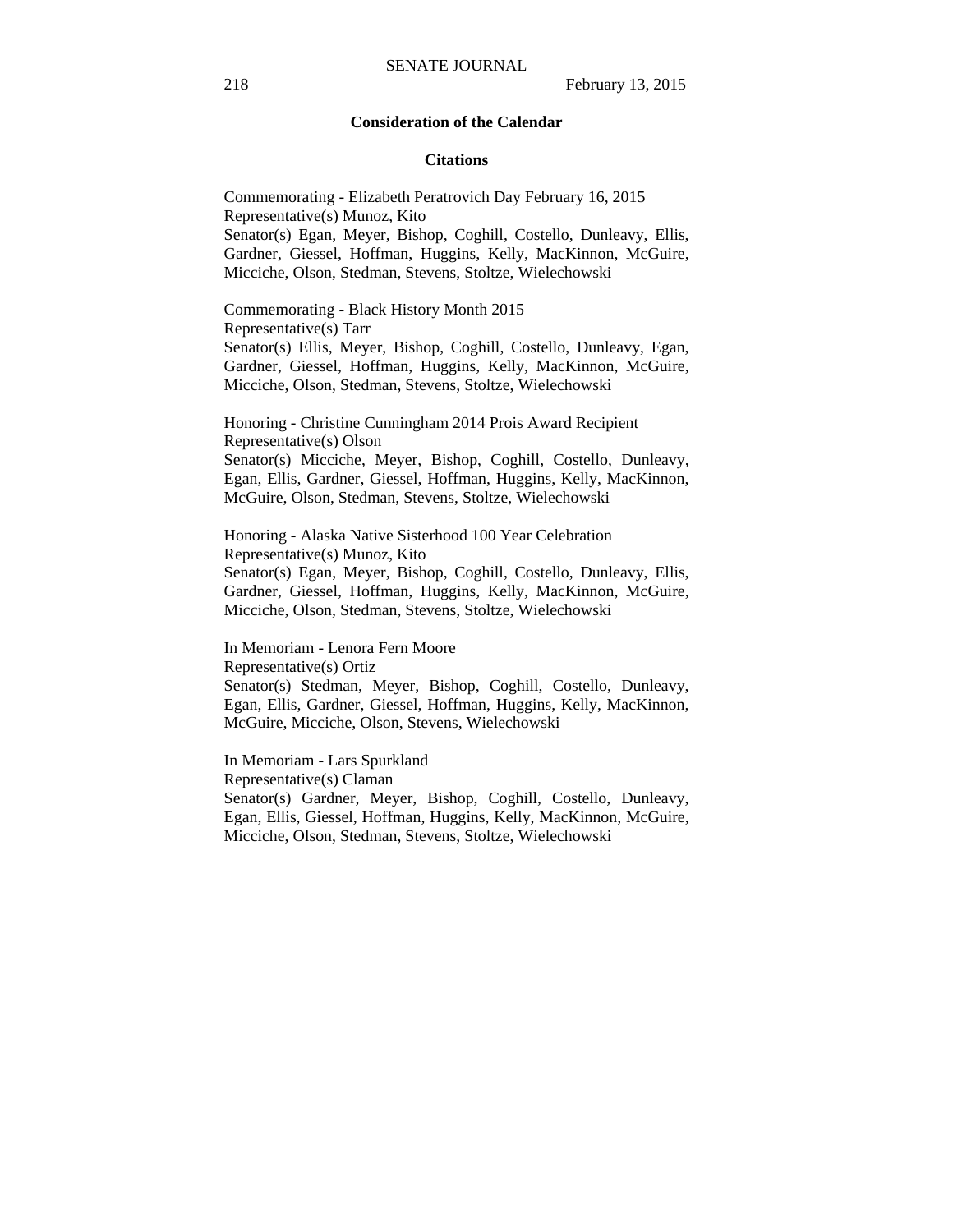February 13, 2015 219

Senator Coghill moved and asked unanimous consent that the citations be adopted. Without objection, the citations were adopted and referred to the Secretary for transmittal.

### **Unfinished Business**

### **SCR 4**

Senators Dunleavy, Kelly, Coghill, Giessel, Huggins, McGuire moved and asked unanimous consent to be shown as cosponsors on SENATE CONCURRENT RESOLUTION NO. 4 Relating to the duties of delegates selected by the legislature to attend a convention of the states called under art. V, Constitution of the United States, to consider a countermand amendment to the Constitution of the United States; establishing as a joint committee of the legislature the Delegate Credential Committee and relating to the duties of the committee; providing for an oath for delegates and alternates to a countermand amendment convention; providing for a chair and assistant chair of the state's countermand amendment delegation; providing for the duties of the chair and assistant chair; providing instructions for the selection of a convention president; and providing specific language for the countermand amendment on which the state's convention delegates are authorized by the legislature to vote to approve. Without objection, it was so ordered.

### **SJR 15**

Senators Dunleavy, Kelly, McGuire, Coghill, Giessel, Huggins moved and asked unanimous consent to be shown as cosponsors on SENATE JOINT RESOLUTION NO. 15 Making application to the United States Congress to call a convention of the states to propose a countermand amendment to the Constitution of the United States as provided under art. V, Constitution of the United States; and urging the legislatures of the other 49 states to make the same application. Without objection, it was so ordered.

### **HB 4**

Senators Stoltze, Egan, Micciche, Meyer moved and asked unanimous consent to be shown as cross sponsors on HOUSE BILL NO. 4 "An Act relating to automated external defibrillators." Without objection, it was so ordered.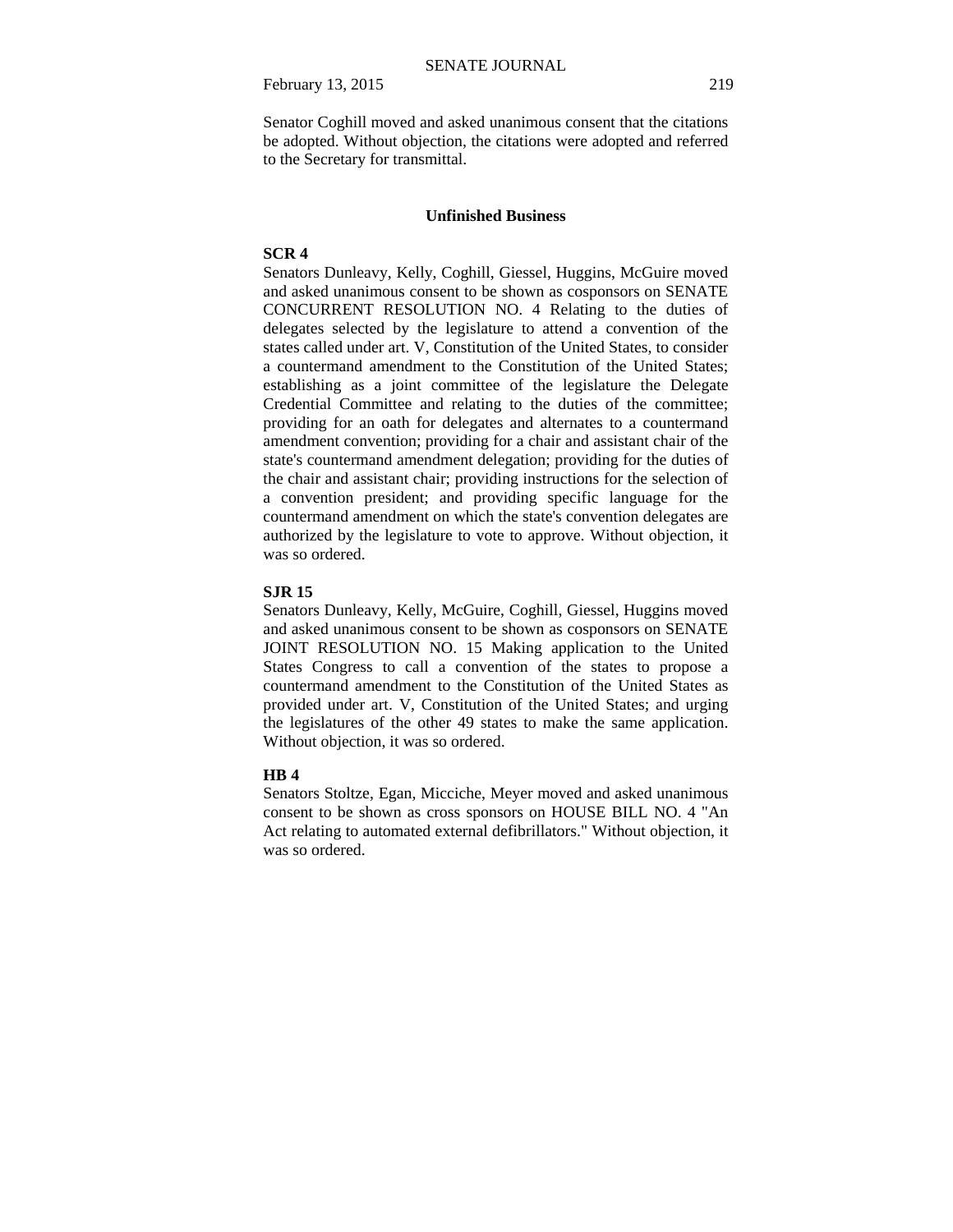# **SB 1**

Senators Costello, Bishop, Stevens, Meyer moved and asked unanimous consent to be shown as cosponsors on SPONSOR SUBSTITUTE FOR SENATE BILL NO. 1 "An Act prohibiting smoking in certain places; relating to education on the smoking prohibition; and providing for an effective date." Without objection, it was so ordered.

Senator Stevens moved and asked unanimous consent to be excused from a call of the Senate from morning plane time, February 20 through morning plane time, February 22. Without objection, Senator Stevens was excused.

### **Announcements**

Announcements are at the end of the journal.

### **Adjournment**

Senator Coghill moved and asked unanimous consent that the Senate stand in adjournment until 11:00 a.m., February 16, 2015. Without objection, the Senate adjourned at 10:37 a.m.

> Liz Clark Secretary of the Senate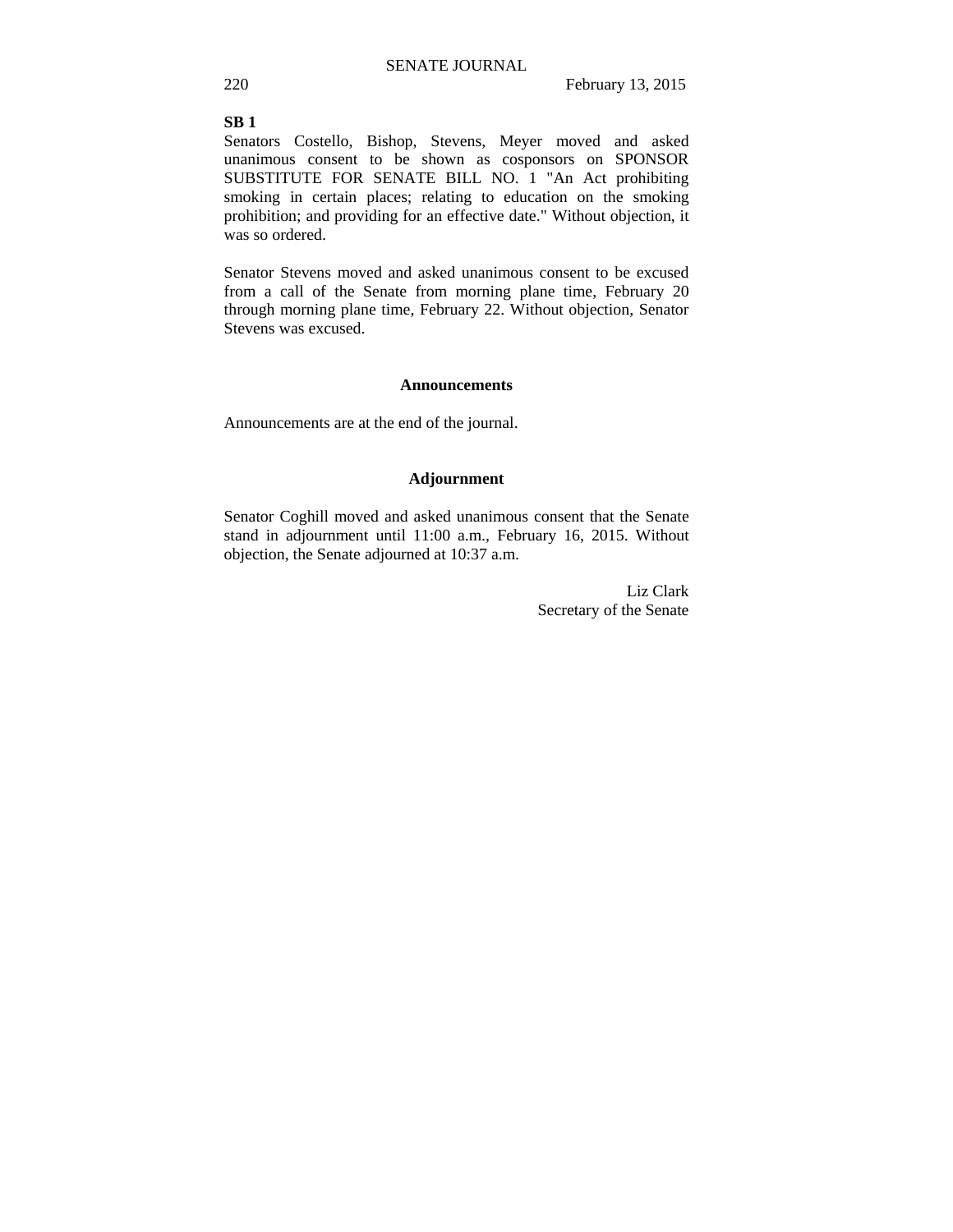### **Announcements**

Americans with Disabilities Act Notice - Persons with disabilities who require special accommodation or alternative communication formats to access committee meetings may contact the appropriate committee office or the Legislative Information Office in their community. Reasonable advance notice is needed to accommodate the request. For further information, call the ADA Coordinator at 465-3854 Voice/465-4980 TDD.

### **STANDING COMMITTEES**

+ indicates teleconference

= indicates bill previously heard/scheduled

# **COMMUNITY & REGIONAL AFFAIRS**

| Feb 17                                                                                                   | Tuesday      | Beltz 105 (tsbldg)                                                                                                      | $3:30$ PM        |
|----------------------------------------------------------------------------------------------------------|--------------|-------------------------------------------------------------------------------------------------------------------------|------------------|
|                                                                                                          |              | + SB 43 IMMUNITY FOR FIRE DEPT. & MEMBERS                                                                               |                  |
|                                                                                                          |              | + SB 45 PARKS & REC SERVICE AREA BOUNDARIES                                                                             |                  |
| $\blacksquare$ $\blacksquare$ $\blacksquare$ $\blacksquare$ $\blacksquare$ $\blacksquare$ $\blacksquare$ | $\mathbf{m}$ | $\mathbf{D}$ 14 $\mathbf{A}$ $\mathbf{A}$ $\mathbf{B}$ $\mathbf{A}$ $\mathbf{I}$ $\mathbf{I}$ $\mathbf{I}$ $\mathbf{A}$ | $2.20$ DJ $\ell$ |

| Feb 19 | <b>Thursday</b>      | Beltz 105 (tsbldg) | 3:30 PM |
|--------|----------------------|--------------------|---------|
|        | No Meeting Scheduled |                    |         |

----------------------------------------

### **EDUCATION**

| <b>Feb 17</b> | <b>Tuesday</b>                                  | <b>Butrovich 205</b>                            | 3:30 PM |
|---------------|-------------------------------------------------|-------------------------------------------------|---------|
|               | No Meeting Scheduled                            |                                                 |         |
| <b>Feb 19</b> | <b>Thursday</b>                                 | <b>Butrovich 205</b>                            | 3:30 PM |
| $^{+}$        | Presentation: Federal Impact Aid Dollars        |                                                 |         |
|               | Elizabeth Nudelman, Department of Education and |                                                 |         |
|               | Early Childhood Development, DEED               |                                                 |         |
| $^{+}$        | Presentation: State Supported Efforts of the    |                                                 |         |
|               | Department                                      |                                                 |         |
|               | Mike Hanley, Commissioner, DEED                 |                                                 |         |
|               | Les Morse, Deputy Commissioner, DEED            |                                                 |         |
|               |                                                 | Susan McCauley, Director, Teaching and Learning |         |
|               | Support, DEED                                   |                                                 |         |

----------------------------------------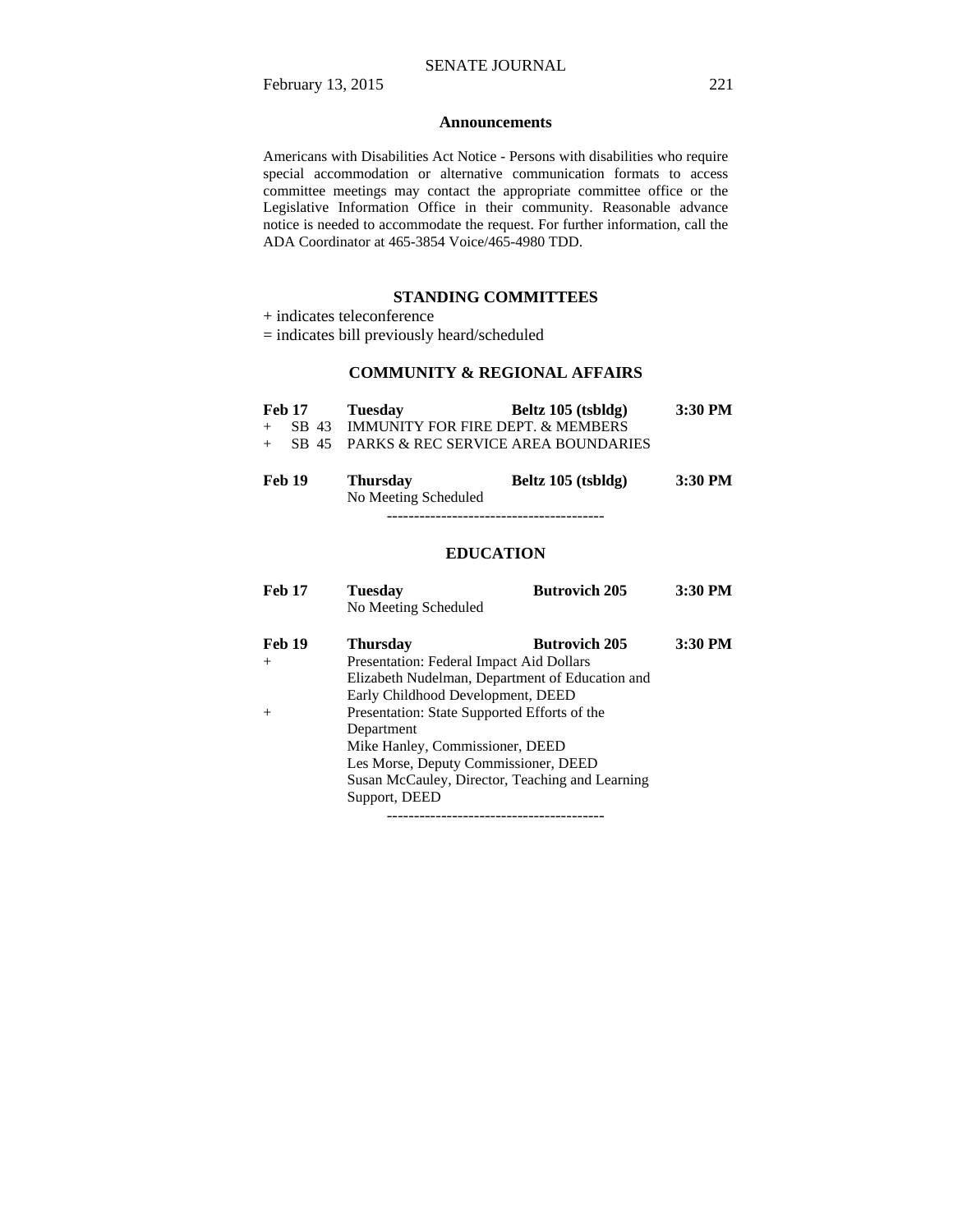# **FINANCE**

| <b>Feb 13</b><br>$+$    | Friday<br>FY16 Budget Overview<br>Housing Finance Corporation<br>Les Campbell, Budget Director, Alaska Housing<br>Finance Corporation<br>Bills Previously Heard/Scheduled                                                                   | <b>Senate Finance 532</b><br>Presentation: Alaska Housing Finance Corporation<br>Bryan Butcher, CEO / Executive Director, Alaska | 9:00 AM |
|-------------------------|---------------------------------------------------------------------------------------------------------------------------------------------------------------------------------------------------------------------------------------------|----------------------------------------------------------------------------------------------------------------------------------|---------|
| <b>Feb 16</b>           | <b>Monday</b><br>No Meeting Scheduled                                                                                                                                                                                                       | <b>Senate Finance 532</b>                                                                                                        | 9:00 AM |
| <b>Feb 17</b><br>$+$    | <b>Tuesday</b><br>Presentation: Lazard Interim Report<br>& Co. LLC<br><b>Bills Previously Heard/Scheduled</b>                                                                                                                               | <b>Senate Finance 532</b><br>Department of Revenue Contractor, Lazard Freres                                                     | 9:00 AM |
| <b>Feb 18</b><br>$^{+}$ | Wednesday<br>Presentation: PERS / TRS<br>Randall Hoffbeck, Commissioner-Designee<br>Department of Revenue<br>Sheldon Fisher, Commissioner-Designee<br>Department of Administration<br><b>Bills Previously Heard/Scheduled</b>               | <b>Senate Finance 532</b>                                                                                                        | 1:00 PM |
| <b>Feb 19</b><br>$+$    | <b>Thursday</b><br>Presentation: Susitna-Watana Dam<br><b>Administrative Order 271</b><br>Sara Fisher-Goad, Executive Director, Alaska<br><b>Energy Authority</b><br>Wayne Dyok, Project Manager<br><b>Bills Previously Heard/Scheduled</b> | <b>Senate Finance 532</b>                                                                                                        | 9:00 AM |
| <b>Feb 20</b><br>$+$    | Friday<br>Presentation: FY16 Budget Amendments<br>Pat Pitney, Director, Office of Management and<br><b>Budget</b><br><b>Bills Previously Heard/Scheduled</b>                                                                                | <b>Senate Finance 532</b>                                                                                                        | 9:00 AM |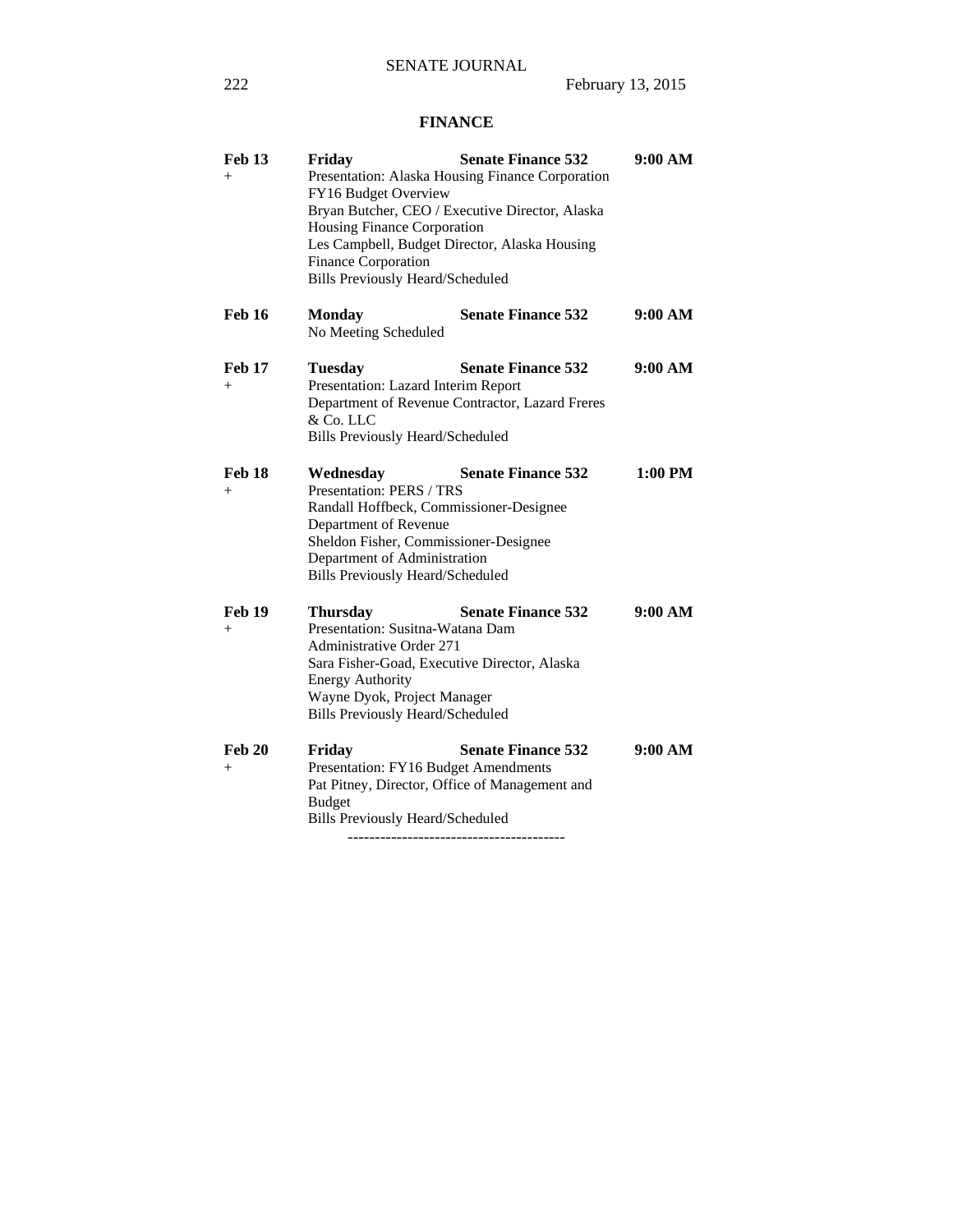# **HEALTH & SOCIAL SERVICES**

| <b>Feb 13</b>             | Friday<br>No Meeting Scheduled                                                  | <b>Butrovich 205</b> | $1:30$ PM |
|---------------------------|---------------------------------------------------------------------------------|----------------------|-----------|
| <b>Feb 16</b>             | <b>Monday</b><br>No Meeting Scheduled                                           | <b>Butrovich 205</b> | $1:30$ PM |
| Feb 18<br>SB 18<br>$^{+}$ | Wednesday<br>HEALTH CARE SHARE MINISTRY NOT INSURANCE<br>-- Public Testimony -- | <b>Butrovich 205</b> | $1:30$ PM |
| <b>Feb 20</b>             | Friday<br>No Meeting Scheduled                                                  | <b>Butrovich 205</b> | $1:30$ PM |

# **JUDICIARY**

| <b>Feb 13</b> |             | Friday                                                                              | <b>Butrovich 205</b> | 1:30 PM |
|---------------|-------------|-------------------------------------------------------------------------------------|----------------------|---------|
|               | $\pm$ SB 30 | MARIJUANA REG;CONT. SUBST;CRIMES;DEFENSES                                           |                      |         |
|               |             | -- Public Testimony --                                                              |                      |         |
|               |             | <b>Bills Previously Heard/Scheduled</b>                                             |                      |         |
| $=$           | SB 35       | 2015 REVISOR'S BILL                                                                 |                      |         |
| <b>Feb 16</b> |             | <b>Monday</b>                                                                       | <b>Butrovich 205</b> | 1:30 PM |
|               |             | -- MEETING CANCELED --                                                              |                      |         |
| $+$           |             | Confirmation of Governor's Appointments                                             |                      |         |
|               | $\pm$ SB 30 | MARIJUANA REG;CONT. SUBST;CRIMES;DEFENSES                                           |                      |         |
|               |             | -- Testimony <invitation only=""> --</invitation>                                   |                      |         |
| $+$           |             | <b>Bills Previously Heard/Scheduled</b>                                             |                      |         |
|               |             |                                                                                     |                      |         |
| <b>Feb 18</b> |             | Wednesday                                                                           | Beltz 105 (tsbldg)   | 1:30 PM |
| $+$           |             | Confirmation of Governor's Appointments                                             |                      |         |
| $+$           | SB 51       | UNIFORM INTER.CHILD SUPPORT; PARENTAGE                                              |                      |         |
|               |             | <above agenda="" from="" item="" removed=""></above>                                |                      |         |
|               | $\pm$ SB 30 | MARIJUANA REG;CONT. SUBST;CRIMES;DEFENSES                                           |                      |         |
|               |             | $-$ Testimony < Invited and Public $>$ $-$                                          |                      |         |
| $+$           |             | <b>Bills Previously Heard/Scheduled</b>                                             |                      |         |
| <b>Feb 20</b> |             |                                                                                     |                      |         |
|               |             | Friday                                                                              | <b>Butrovich 205</b> | 1:30 PM |
|               | $+=$ SB 30  | MARIJUANA REG;CONT. SUBST;CRIMES;DEFENSES<br>-- Testimony < Invited and Public > -- |                      |         |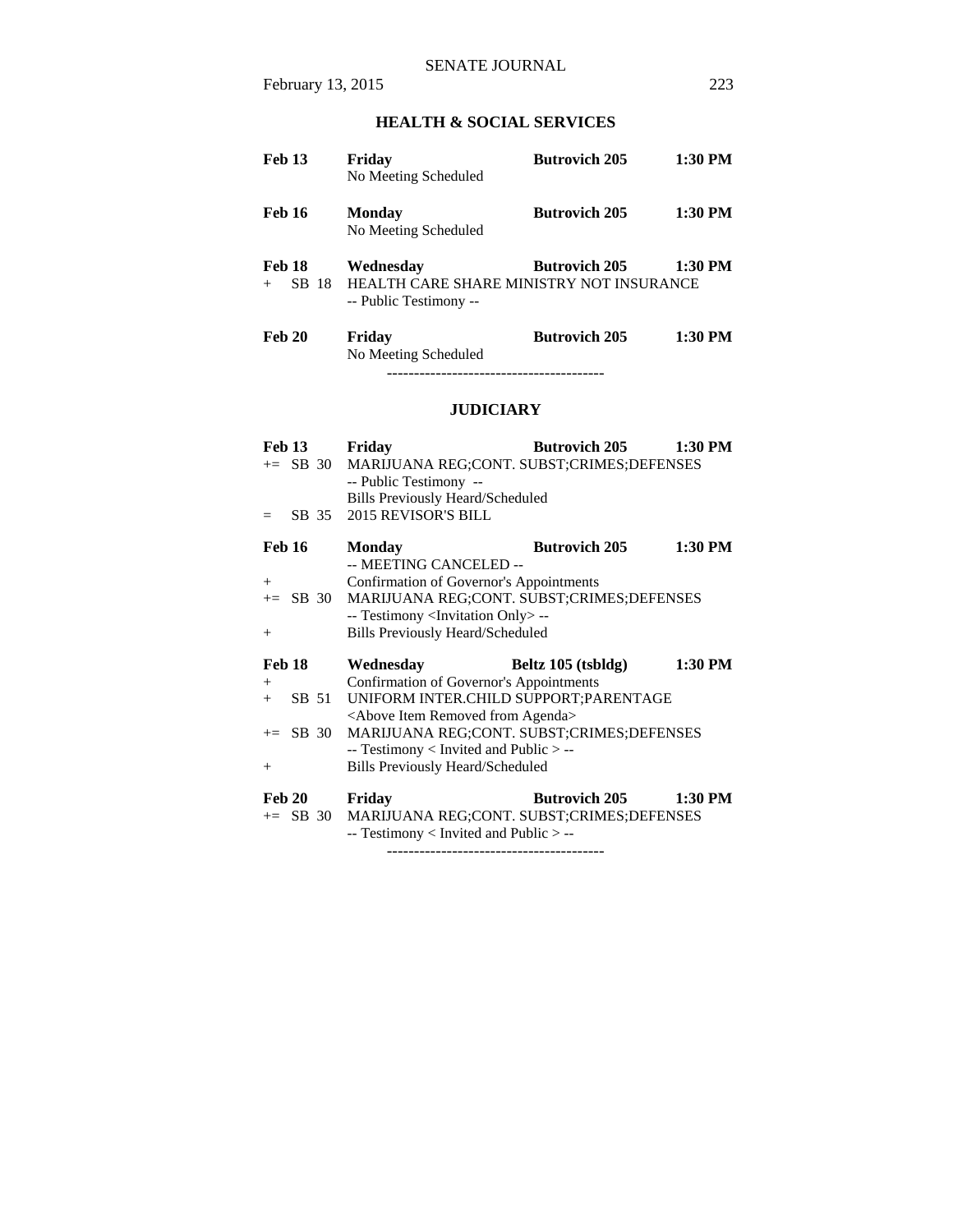# **LABOR & COMMERCE**

| <b>Feb 17</b> |        |       | <b>Tuesday</b>                                    | Beltz 105 (tsbldg) | 1:30 PM |
|---------------|--------|-------|---------------------------------------------------|--------------------|---------|
| $+$           |        |       | Overview of Alaska Maritime Workforce             |                    |         |
|               |        |       | Development Plan                                  |                    |         |
|               |        |       | -- Testimony <invitation only=""> --</invitation> |                    |         |
| $+$           |        | SB 41 | PSYCHOLOGIST & ASSOC CRIM HISTORY CHECKS          |                    |         |
| $+$           | SB 33  |       | <b>FEES FOR TIRES</b>                             |                    |         |
| $+$           |        |       | SB 34 PCE ENDOWMENT FUND INVESTMENT               |                    |         |
|               |        |       | -- Public Testimony --                            |                    |         |
| <b>Feb 19</b> |        |       | <b>Thursday</b>                                   | Beltz 105 (tsbldg) | 1:30 PM |
| $+$           | $SB$ 5 |       | <b>RESTITUTION: PROPERTY AND INCOME LOSS</b>      |                    |         |
| $+$           | SB 39  |       | REPEAL FILM PRODUCTION TAX CREDIT                 |                    |         |
|               |        |       | -- Public Testimony --                            |                    |         |

----------------------------------------

# **RESOURCES**

| Feb 13        |          | Friday                                     | <b>Butrovich 205</b> | 3:30 PM |
|---------------|----------|--------------------------------------------|----------------------|---------|
| $^{+}$        |          | Confirmation of Governor's Appointments:   |                      |         |
|               |          | Big Game Commercial Services Board - James |                      |         |
|               |          | (David) Jones, Kelly Vrem                  |                      |         |
|               |          | -- Public Testimony on Appointments --     |                      |         |
| $+$           |          | SB 32 TIMBER SALES                         |                      |         |
|               |          | -- Public Testimony --                     |                      |         |
| $^{+}$        |          | Bills Previously Heard/Scheduled:          |                      |         |
|               | $HJR$ 10 | OPPOSE ANWR WILDERNESS DESIGNATION         |                      |         |
|               |          | -- Companion Bill to SJR 10 --             |                      |         |
|               |          |                                            |                      |         |
| <b>Feb 16</b> |          | Monday                                     | <b>Butrovich 205</b> | 3:30 PM |
|               |          |                                            |                      |         |
| $+$           | HJR 9    | <b>ENDORSING ANWR LEASING</b>              |                      |         |
|               |          | -- Public Testimony --                     |                      |         |
| $^{+}$        |          | Confirmation on Governor's Appointees:     |                      |         |
|               |          | Board of Fish: Dr. Roland Maw              |                      |         |
|               |          | -- Public Testimony --                     |                      |         |
| $^{+}$        |          | <b>Bills Previously Heard/Scheduled</b>    |                      |         |
|               |          |                                            |                      |         |
| Feb 18        |          | Wednesday                                  | <b>Butrovich 205</b> | 3:30 PM |
| $^{+}$        |          | Update: Alaska LNG Project                 |                      |         |

+ Bills Previously Heard/Scheduled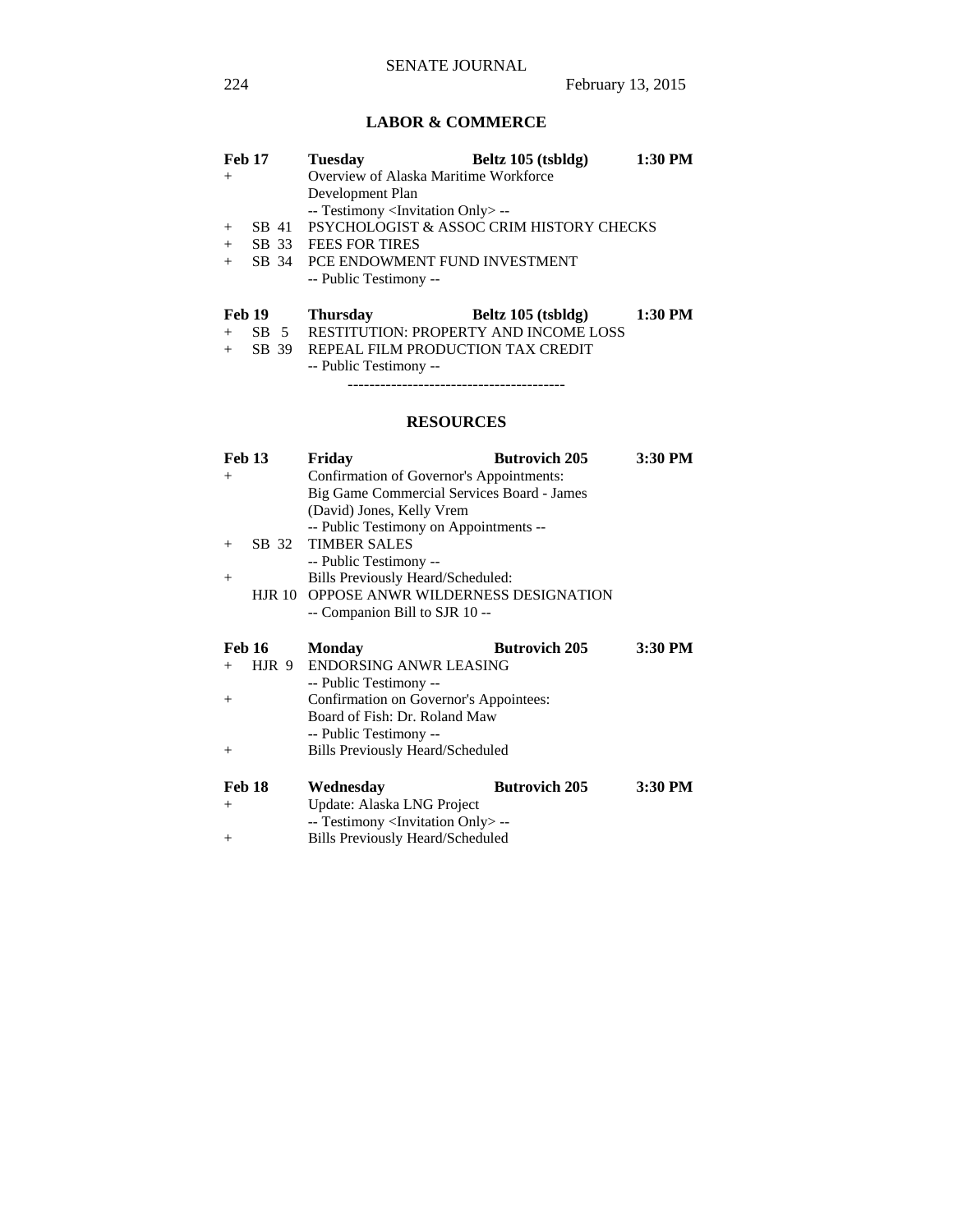# **RESOURCES (continued)**

|     | Feb 20 | Fridav                                         | <b>Butrovich 205</b> | 3:30 PM |
|-----|--------|------------------------------------------------|----------------------|---------|
|     |        | + SJR 13 OCS OIL & GAS EXPLORATION/DEVELOPMENT |                      |         |
|     |        | <b>Exploration and Drilling</b>                |                      |         |
| $+$ |        | Bills Previously Heard/Scheduled               |                      |         |
|     |        |                                                |                      |         |

# **STATE AFFAIRS**

| <b>Feb 17</b> | 9:00 AM<br><b>Butrovich 205</b><br><b>Tuesday</b>              |  |  |
|---------------|----------------------------------------------------------------|--|--|
| $^{+}$        | Governor's Appointments - Confirmation Hearings:               |  |  |
|               | Ronald Taylor, Department of Corrections                       |  |  |
|               | Commissioner Kip Fanning, Board of Game                        |  |  |
|               | Teresa Sager Albaugh, Board of Game                            |  |  |
|               | Mark Fish, Alaska Public Offices Commission                    |  |  |
|               | William McCord, Alaska Public Offices Commission               |  |  |
| $^{+}$        | <b>Chief Justice's Nominations - Confirmation</b>              |  |  |
|               | <b>Hearings</b>                                                |  |  |
|               | Dennis "Skip" Cook, Select Committee on                        |  |  |
|               | Legislative Ethics, Public Member                              |  |  |
|               | Herman G. Walker, Jr., Select Committee on                     |  |  |
|               | Legislative Ethics, Public Member                              |  |  |
|               | Bills & Topics Previously Heard/Scheduled                      |  |  |
| <b>Feb 19</b> | <b>Butrovich 205</b><br>9:00 AM<br><b>Thursday</b>             |  |  |
| SJR 3<br>$+$  | CONST. AM: MEMBERSHIP OF JUDICIAL COUNCIL                      |  |  |
|               |                                                                |  |  |
| $GID$ $7$     | -- Public Testimony --<br>MATIVE AMERICAN VETER ANGUMANI BJENT |  |  |

+ SJR 7 NATIVE AMERICAN VETERANS' MONUMENT

 -- Public Testimony -- Bills Previously Heard/Scheduled ----------------------------------------

# **TRANSPORTATION**

| <b>Feb 17</b> | <b>Tuesday</b>                              | <b>Butrovich 205</b> | $1:00$ PM |
|---------------|---------------------------------------------|----------------------|-----------|
| $^{+}$        | <b>Confirmation Hearings:</b>               |                      |           |
|               | Commissioner - Department of Transportation |                      |           |
|               | Marc Luiken                                 |                      |           |
|               | <b>Board of Marine Pilots</b>               |                      |           |
|               | Shirley Marquardt - Unalaska                |                      |           |
|               | David Arzt - Homer                          |                      |           |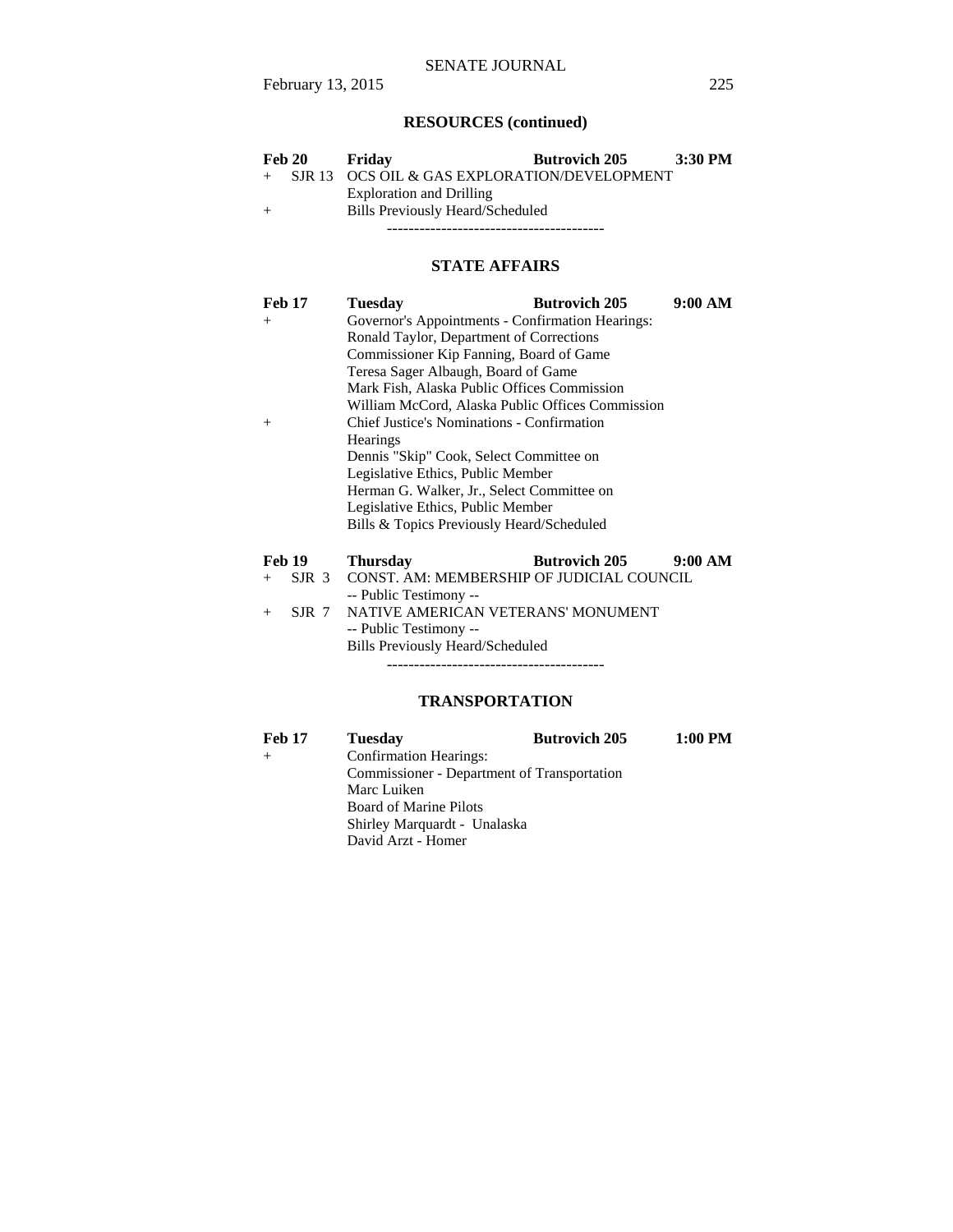# **TRANSPORTATION (continued)**

| Feb 19 | <b>Thursday</b>      | <b>Butrovich 205</b> | $1:00$ PM |
|--------|----------------------|----------------------|-----------|
|        | No Meeting Scheduled |                      |           |
|        |                      |                      |           |

# **SPECIAL COMMITTEES**

### **SPECIAL CMTE ON ENERGY**

| <b>Feb 19</b> | <b>Thursday</b>                                   | <b>Butrovich 205</b> | $1:15$ PM |
|---------------|---------------------------------------------------|----------------------|-----------|
|               | -- Time Change --                                 |                      |           |
| $+$           | Presentation: Collaborative Approach to Unified   |                      |           |
|               | System Operations for the Railbelt Region         |                      |           |
|               | Teresa Mogensen - Vice President of Transmission  |                      |           |
|               | at Xcel Energy                                    |                      |           |
|               | Daniel Kline - Director of Strategic Transmission |                      |           |
|               | Initiatives, Co-Exec Director CapX                |                      |           |
|               | Cheryl Bredenbeck - Director of Transmission      |                      |           |
|               | <b>Investment Development</b>                     |                      |           |
| $+$           | Presentation: "Natural Gas Build-out"             |                      |           |
|               | <b>ENSTAR</b>                                     |                      |           |
|               |                                                   |                      |           |

### **SPECIAL CMTE ON THE ARCTIC**

| <b>Feb 19</b> |     | <b>Thursday</b>                          | <b>Butrovich 205</b> | 11:15 AM |
|---------------|-----|------------------------------------------|----------------------|----------|
|               | HB. | <b>STATE ARCTIC POLICY</b>               |                      |          |
|               |     | $\le$ Pending Referral $>$               |                      |          |
|               |     | $-$ Testimony < Public and Invited > $-$ |                      |          |
|               |     | Bills Previously Heard/Scheduled         |                      |          |
|               |     |                                          |                      |          |

**JOINT COMMITTEES**

# **ARMED SERVICES COMMITTEE**

| <b>Feb 17</b> | <b>Tuesday</b>                                  | <b>Senate Finance 532</b>                      | $2:00$ PM |
|---------------|-------------------------------------------------|------------------------------------------------|-----------|
| $+$           |                                                 | - Lieutenant General Russell Handy, Commander: |           |
|               | Alaskan Command, Eleventh Air Force, Alaskan    |                                                |           |
|               | North American Aerospace Defense Command Region |                                                |           |
|               | and Joint Base Elmendorf-Richardson, Alaska     |                                                |           |
|               |                                                 | $\lambda$ $\lambda$ $\lambda$ $\lambda$        |           |

**(continued on next page)**